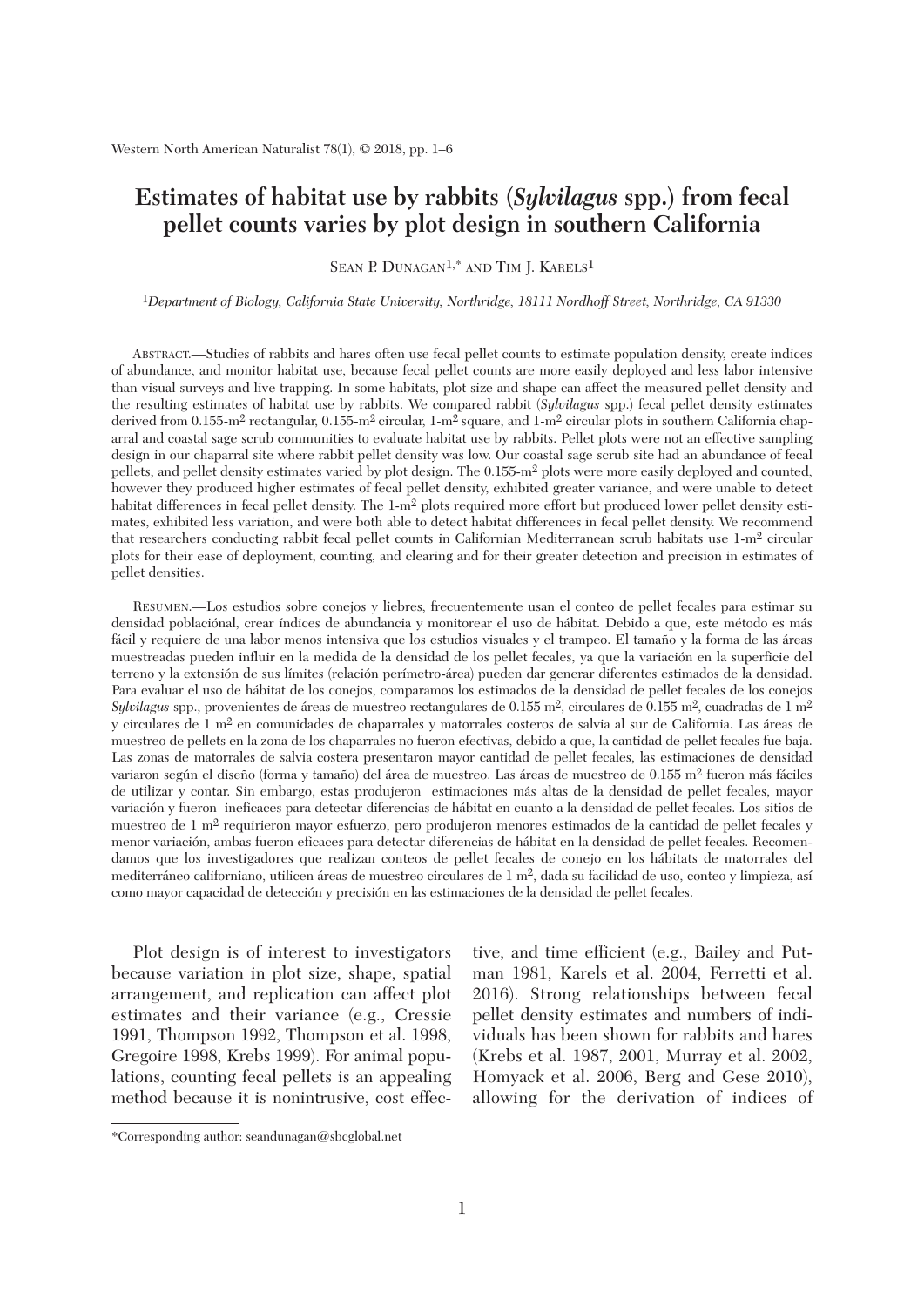abundance that have been used in a range of ecological studies documenting habitat use (Litvaitis et al. 1985, Palomares 2001, Pierce et al. 2011), predator-prey dynamics (Bednarz and Ligon 1988, Gerstell and Bednarz 1999, McCann and Moen 2011), and conservation (Forys and Humphrey 1997).

 The precision and accuracy of fecal pellet counts in monitoring populations is partially determined by plot area and shape. In a highdensity snowshoe hare (*Lepus americanus*) population in the Kluane boreal forest region, Krebs et al. (1987, 2001) used 0.155-m2 (5.08  $\times$  305-cm) rectangular pellet plots because they produced the lowest variation compared to other plot designs and were easily sampled by 1 or 2 persons. However, Murray et al. (2002) tested plot size and shape for lowdensity hare populations in Idaho and reported that 1-m2 circular plots produced lower variance and lower likelihood of empty plots compared with 0.155-m2 rectangular and circular plots. Furthermore, McKelvey et al. (2002) reported that 0.155-m2 rectangular plots produced pellet density estimates 2.3 times higher in Montana and 1.8 times higher in Idaho than larger 0.56-cm-radius (0.985-m2 area) circular plots and that larger circular plots minimized inclusion bias of counting pellets that occur along plot boundaries.

 Other leporid studies using fecal pellet counts have also considered a range of plot sizes and shapes. In the Mediterranean climate of southwestern Spain, Palomares (2001) used 0.7-m-diameter (0.385-m2) plots which were able to distinguish differences in pellet numbers among habitats for European rabbits (*Oryctolagus cuniculus*). Pierce et al. (2011) counted fecal pellets in 0.25-m2 square quadrats to assess habitat use by pygmy rabbits (*Brachylagus idahoensis*), cottontail rabbits (*Sylvilagus* spp.), and black-tailed jackrabbits (*Lepus californicus*) in a sagebrush community in Utah. Forys and Humphrey (1997) used concentric 0.5-m2 and 1-m2 circular plots in Florida to estimate densities of the endangered Lower Keys marsh rabbit (*Sylvilagus palustris hefneri*). Bednarz and Ligon (1988), Gerstell and Bednarz (1999), and McCann and Moen (2011) all used plots with a 1-m2 area to quantify lagomorph species as prey items for local predators. There are numerous plot designs used to estimate leporid fecal pellet density because pellet density estimates can vary by species, habitat, and population density.

 The purpose of our investigation was to determine (1) whether plot size (area) and shape (perimeter-to-area ratio or plot edge) influence pellet density estimates and the associated variance and (2) whether estimates of habitat use by rabbits vary by plot design. We tested 4 pellet plot designs—0.155-m<sup>2</sup> rectangular,  $0.155 \text{ m}^2$  circular,  $1 \text{ m}^2$  square, and 1-m2 circular pellet plots—in a coastal sage scrub and a chaparral community in southern California. We chose to test these plot designs because they have been evaluated in other leporid studies, and fecal pellet counts derived from these designs have produced strong regressions with the enumeration of individuals (Krebs et al. 1987, 2001, McKelvey et al. 2002, Murray et al. 2002). Two species of rabbit occur in this area, the desert cottontail rabbit (*Sylvilagus audubonii*) and the brush rabbit (*Sylvilagus bachmani*). We did not discriminate between the pellets of the 2 species. The results of this study then determined the plot design to be used in a subsequent study investigating habitat selection of bobcats (*Lynx rufus*) in relationship to rabbit abundance. Rabbits are an important food resource for bobcats in this area (Riley et al. 2010); thus, we required a suitable index of abundance that could detect differences in habitat use because numerical estimation of rabbit densities in various habitat types at a large scale was not feasible.

#### STUDY AREA

 We estimated rabbit fecal pellet density in 2 southern Californian coastal communities from May to August in 2012. The first study area was a coastal sage scrub community located in Cheseboro Canyon in Agoura Hills, California (34.1517°N, 118.7342°W). Vegetation composition is dominated by purple sage (*Salvia leucophylla*) and includes black sage (*Salvia mellifera*), California sage-brush (*Artemisia californica*), California buckwheat (*Eriogonum fasciculatum*), ashy leaf buckwheat (*Eriogonum cinereum*), coast live oak (*Quercus agrifolia*), laurel sumac (*Malosma laurina*), and coyote bush (*Baccharis pilularis*). This study site also includes open grassy areas dominated by annuals such as brome grasses (*Bromus* spp.), wild oats (*Avena* spp.), black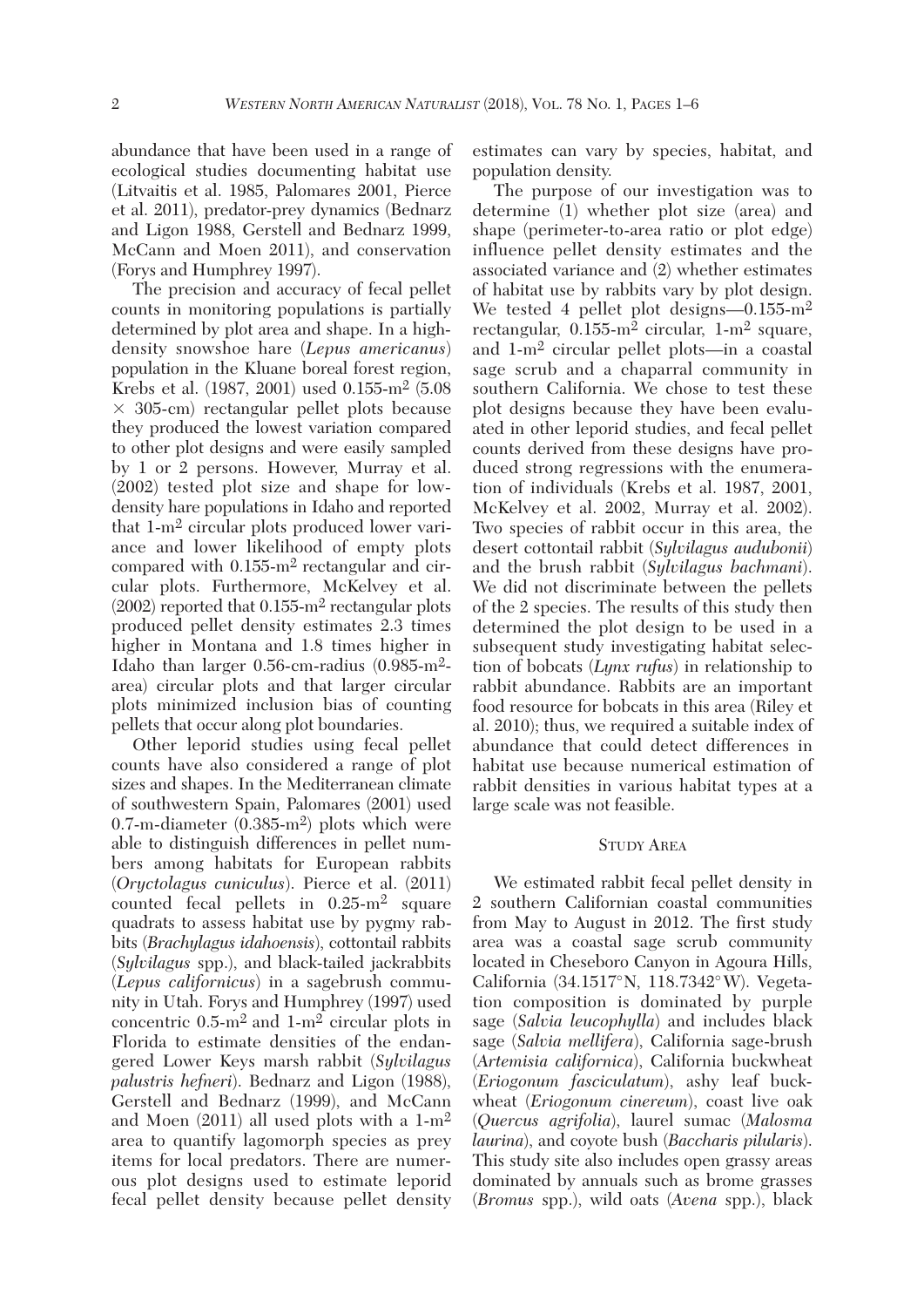TABLE 1. Maximum, mean, and percent coefficient of variation (CV) of cottontail rabbit fecal pellets (pellets per m2) of varying plot size and shape at Cheseboro Canyon, California.  $R =$  rectangle,  $C =$  Circle,  $Sq =$  square.

|            | Plot types                   |                              |                       |                      |
|------------|------------------------------|------------------------------|-----------------------|----------------------|
|            | $0.155 \; \mathrm{m}^2$<br>C | $0.155 \; \mathrm{m}^2$<br>R | $1 \text{ m}^2$<br>Sq | $1 \text{ m}^2$<br>C |
| Maximum    | 412.9                        | 929.0                        | 198.0                 | 182.0                |
| Mean       | 79.2                         | 132.6                        | 38.7                  | 44.2                 |
| Percent CV | 157.0                        | 184.9                        | 133.3                 | 120.5                |

mustard (*Brassica nigra*), shortpod mustard (*Hirschfeldia incana*), and Italian thistle (*Carduus pycnocephalus*). The second study area was a chaparral community located at Stunt Ranch Reserve in the Santa Monica Mountains (34.0941° N, 118.6565° W). The vegetation community there is dominated by chamise (*Adenostoma fasciculatum*), manzanita (*Arctostaphylos* spp.), scrub oaks (*Quercus* spp.), and sumacs (*Rhus* spp.). This area also has a cleared open area composed of similar brome grasses and invasive annuals.

## **METHODS**

 We deployed fecal pellet plots in sets of 4 different designs—0.155-m<sup>2</sup> rectangular, 0.155-m<sup>2</sup> circular, 1-m2 square, and 1-m2 circular pellet plots—in 3 different habitat categories at each site. A set of plots was first established at the edge habitats (edge plots), a second set of plots was placed 50 m perpendicular to the edge into neighboring coastal sage scrub/ chaparral habitat (scrub plots), and a third set of plots was placed 50 m perpendicular to the edge into open grassy habitat (grass plots). This array design (4 plot types in 3 habitats) was then replicated 6 times at each site along a 600-m stretch of edge habitat with 100 m between arrays for a total of 144 plots. Although we attempted to follow this design as closely as possible, the thin linear shape of the open grassy area at Stunt Ranch prevented us from placing some of the grass plots at 50 m from chaparral edges. In those cases, the grass pellet plots were placed the maximum distance possible from dense chaparral (range 20–30 m).

 All 4 plot types were deployed at each location with each plot design type separated by 1 m from each other in a linear and random order. Plot locations were marked with 0.5-mlong steel rebar stakes and were cleared of all fecal pellets. Plots were counted and then cleared after a 3-month period to allow rabbits enough time to deposit pellets. All fecal pellets that occurred on the plot edge were included in our pellet density estimate. This positive bias is common in ecological sampling because researchers are more likely to include data than exclude it (Krebs 1999), which in our study would most likely influence the variance of our 0.155-m2 rectangular and 1-m2 square plots. Rabbit fecal pellet density was calculated as the number of pellets per day per square meter (m2). We tested for the differences in the fecal pellet density among habitats using a single factor ANOVA with a post hoc analysis using Tukey's multiple comparison procedure for each plot design. Fecal pellet counts were transformed for analysis as  $\log_e(x + 1)$ .

## **RESULTS**

 We counted a total of 2084 fecal pellets in Cheseboro Canyon and 143 pellets at Stunt Ranch. Rabbit fecal pellet density was too low at the Stunt Ranch chaparral site to produce any usable data, with only 13 out of 72 plots having any fecal pellets deposited. Rabbit fecal pellet density was much higher in Cheseboro Canyon, with 64 of the 72 plots having fecal pellets deposited. In Cheseboro Canyon 13 of eighteen 0.155-m2 circular plots had pellets present, 16 of eighteen 0.155-m2 rectangular plots had pellets, 17 of eighteen 1-m2 square plots had pellets, and all eighteen 1-m2 circular plots had pellets. Both 0.155-m2 pellet plot designs produced higher pellet density estimates and had more variance than both 1-m2 plot designs. The long and thin 0.155-m2 rectangular plots yielded the largest pellet density estimate and had the greatest coefficient of variance (Table 1).

 We observed differences in the ability of plot designs to detect differences in pellet density among habitats. Small 0.155-m2 circular plots were unable to detect any differences in pellet density among habitat types  $(F_{2,15} =$ 3.2,  $P = 0.07$ . However, rectangular  $0.155$ -m<sup>2</sup> plots did detect significance differences in pellet density among habitats ( $F_{2,15} = 6.7, P =$ 0.008), with a greater density of pellets in edge habitats compared to scrub habitats (Tukey's pairwise comparison:  $P = 0.007$  (Fig. 1). Both 1-m<sup>2</sup> square ( $F_{2, 15} = 12.2, P = 0.001$ ) and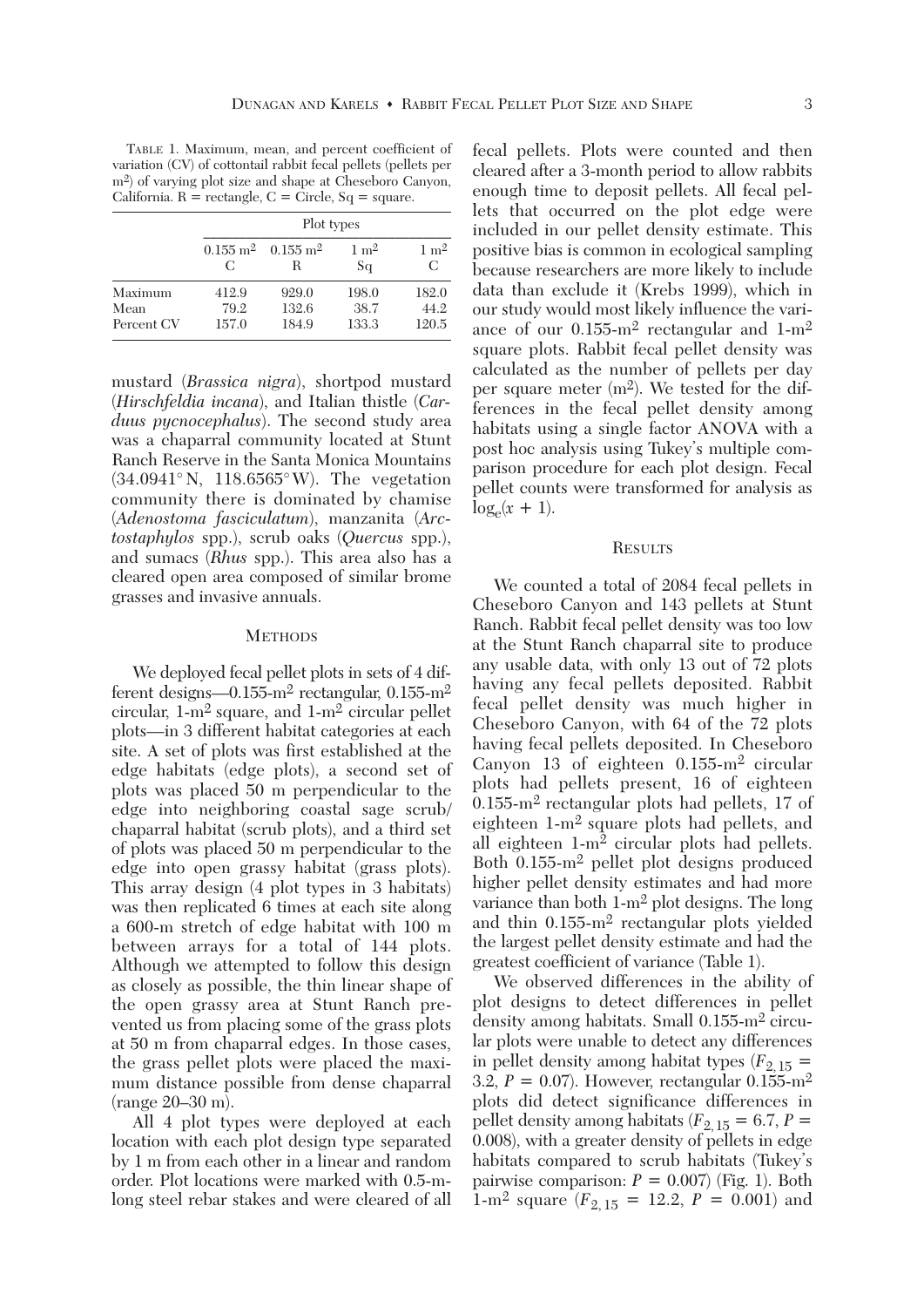

Fig. 1. Mean cottontail rabbit fecal pellet density for 0.155-m<sup>2</sup> circular, 0.155-m<sup>2</sup> rectangular, 1-m<sup>2</sup> square, and 1-m<sup>2</sup> circular plots. Error bars represent standard deviation. Letters denote significant (*P* < 0.05) differences in fecal pellet counts by habitat classification from Tukey's pairwise comparisons.

circular  $(F_{2,15} = 16.6, P < 0.001)$  plot designs yielded significant differences among habitats. Pairwise comparisons for 1-m2 square plots showed that pellet densities in edge habitat were greater than in scrub habitat  $(P = 0.001)$ or in grass habitat  $(P = 0.019)$  (Fig. 1). Pairwise comparison for 1-m2 circular plots showed the same relationship, with pellet densities in edge habitat being greater than in scrub habitat  $(P < 0.001)$  and grass habitat  $(P =$ 0.003) (Fig. 1).

#### **DISCUSSION**

 Our study indicates that plot size and shape can affect rabbit fecal pellet density estimates, their variance, and the ability to detect differences in pellet density between habitats in southern California coastal sage scrub communities. Area had the greatest effect on fecal pellet estimates with 0.155-m2 rectangular and circular plots producing higher pellet density estimates and having greater variance than the larger 1-m2 circular and square plots. Plot shape had a greater effect on 0.155-m<sup>2</sup> plots than on 1-m2 plots likely due to the greater difference in plot edge and the subsequent positive bias of including more fecal pellets that occurred along the plot edge of the long and thin 0.155-m2 rectangular plots. Furthermore, the 0.155-m2 circular plots were unable to detect any differences in pellet density between habitats, whereas the 0.155-m2 rectangular plots detected differences in pellet density between edge and scrub habitats but not edge and grass habitats (Fig. 1). Circular 0.155-m2 plots had a greater likelihood of having no pellets, likely because plots did not intersect clumps of rabbit fecal pellets. Circular and square  $1-m^2$  plots detected the same pattern of habitat use and had only slight differences between them whereas the 1-m2 square plots had lower pellet density estimates with higher variance than  $1-m^2$  circular plots.

 An important inference from our study is that estimates of habitat use by rabbits in our coastal sage scrub site changed with plot design. Our 1-m2 plots were able to detect differences in habitat use by rabbits but whether 1-m<sup>2</sup> plots are an appropriate design for sampling rabbit (*Sylvilagus* spp.) fecal pellets in other habitats or during different seasons is unknown. There does not appear to be any standard plot design using fecal pellet counts that is optimal for estimating habitat use by rabbits. Many different plot designs with varying size, shape, and layout have been used to successfully quantify relative habitat use by leporids. For example, Pierce et al.  $(2011)$  found that  $0.25 \text{--} m^2$  square quadrats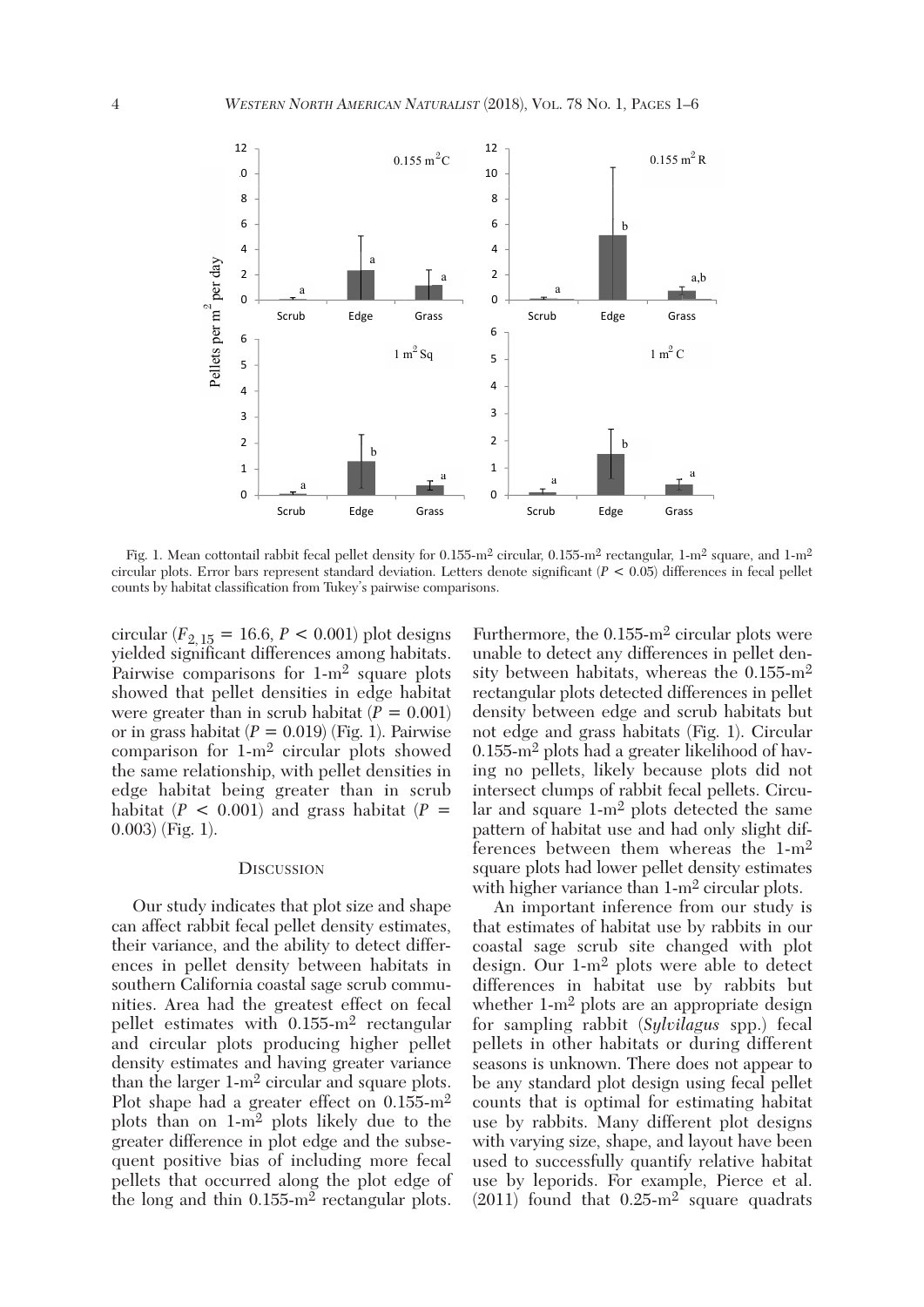placed at 3, 6, and 9 m within 10-m segments of 30-m-long transects detected increased use of habitat edges by cottontail rabbits and jackrabbits in Utah. Litvaitis et al. (1985) used 1-m-radius plots, roughly 3 times larger than our 1-m2 plots, placed at 50-m intervals along 700-m transects to detect habitat use by snowshoe hares in Maine. Palomares (2001) was able to detect differences in habitat use by European rabbits in southwestern Spain with fifteen 0.7-m-diameter (0.385-m<sup>2</sup>) plots established in each habitat category placed 80–100 m apart.

 Our results (Table 1) are consistent with Murray et al. (2002), who tested similar plot designs in a low-density snowshoe hare population and found that 0.155-m2 rectangular plots showed the greatest variation in fecal pellets and 1-m2 circular plots showed the least variation. Also, 1-m2 plots were less likely to be empty compared to 0.155-m<sup>2</sup> plots. Our results are also consistent with McKelvey et al. (2002) who showed that 0.155-m2 rectangular plots produced greater pellet density estimates and had greater variance than 1-m2 circular plots.

 Plot size and shape are important considerations but spatial arrangement and replication may also affect pellet density estimates from plot sampling (Krebs 1999). There are several possible sources of variation in fecal pellet density estimates that we did not measure. First, rabbits may defecate more on feeding grounds than in areas where they rest (Gibb 1993, Palomares 2001); thus, fecal pellet density estimates may be biased toward areas that are used when rabbits are active. However, Forys and Humphrey (1997) report a strong correlation between radio-collared marsh rabbits and pellet counts, so even if rabbits produce more pellets when foraging, that effect is not sufficient to significantly alter the relationship between pellet abundance and time spent in an area. Second, rabbits and other passing animals may kick fecal pellets into or out of pellet plots (Krebs et al. 2001); however, we have no reason to suspect this as a cause of bias in our estimates since we assumed that this type of disturbance is random. Third, pellet degradation is influenced by environmental conditions and therefore rates of pellet retention can vary by habitat (Prugh and Krebs 2004) and by humidity and precipitation (Flinders and Crawford 1977). We assumed any biases introduced by environmental differences to be minimal since our study area is very dry, which promotes pellet longevity (Murray et al. 2005, Fernandez-de-Simon et al. 2011).

 In this study, 1-m2 pellet plots performed well in our coastal sage scrub site where rabbit fecal pellets were abundant; however, pellet plots were not an effective sampling design in our chaparral site, where rabbit fecal pellet abundance was low. It was our experience that although  $0.155\text{-m}^2$  circular plots and  $0.155\text{-m}^2$ rectangular plots required the least amount of effort to deploy and count, these plot designs produced greater density estimates and greater variance and were not able to detect differences in habitat use by rabbits (Table 1, Fig. 1). Both 1-m2 plot shapes were similar in their pellet density estimates, variance, and ability to detect differences in fecal pellets between habitats; however, it was our experience that 1-m2 circular plots with their minimized plot edge were easier to deploy, count, and clear in the dense coastal sage scrub habitat than 1-m2 square plots. To our knowledge this is the first study to quantify how fecal pellet plot design affects pellet density estimates in this region of North America. We contend that fecal pellet plots are an effective way to obtain a relative index of abundance and document habitat use by rabbits if enumeration of individuals by high-cost and high-effort techniques such as live trapping or visual line-transect sampling are not feasible. We recommend that researchers who conduct fecal pellets counts in Mediterranean scrub habitats in southern California use a larger-area plot design to reduce the variance in their pellet density estimates.

# **ACKNOWLEDGMENTS**

 Thanks to Alex Johnson for providing assistance in the field. Funding was provided by the Newhall Land and Farming Southern California Ecology grant and California State University, Northridge. Land use permission was provided by Santa Monica Mountains National Recreation Area and UCLA Stunt Ranch – UC Natural Reserve System

### LITERATURE CITED

BAILEY, R.E., AND R.J. PUTMAN. 1981. Estimation of fallow deer (*Dama dama*) populations from faecal accumulation. Journal of Applied Ecology 18:697–702.